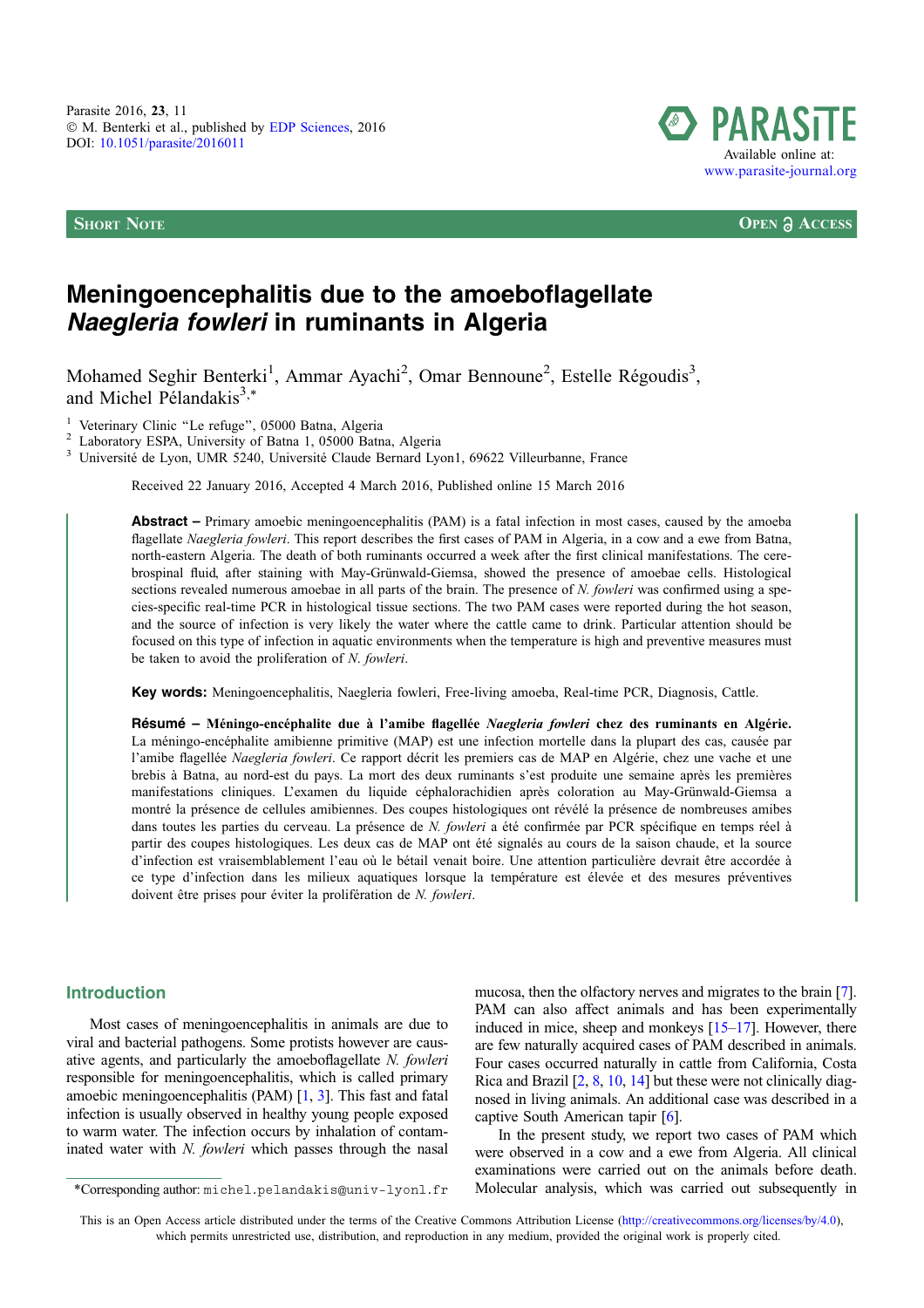France, allowed us to identify N. fowleri as the agent responsible for this infection. A calf and two ewes living in the same area have previously shown similar symptoms, suggesting they were also most probably infected with N. fowleri.

## Case report

Near Batna at an altitude of 1200 m, in north-eastern Algeria, a 4.5-year-old, 7-month pregnant Simmental cow, vaccinated against rabies and foot and mouth disease, lying down for two days showed the following symptoms: fever, anorexia, tiredness, constipation and hyporeactive nervous disorders. The following examinations were carried out at the Institute of Veterinary and Agricultural Sciences of the University of Batna. A lumbar puncture showed cloudy and haemorrhagic cerebrospinal fluid (CSF) with a low concentration of glucose and a high concentration of protein, suggesting meningoencephalitis. Bacterial meningitis was firstly suspected and an appropriate treatment  $(Ampicillin + TMP-Sulfa + thiamine)$ was given without remission. At day 5, a blood analysis showed the following values: WBC = 16,000, urea = 1.50 g/ L, creatinine =  $32 \text{ mg/L}$ , Na+ =  $140 \text{ meq/L}$ , K+ =  $4.2 \text{ meq/}$ L, Cl- = 110 meq/L, TGO = 1200 UI/L, TGP = 70 UI/L,  $CK = 940$  UI/L,  $LDH = 940$  UI/L,  $PT = 62$  g/L and  $ALB = 37$  g/L. The cow fell into a coma and died 7 days after the first clinical manifestations. Blood analysis revealed severe kidney and heart complications that led to death.

Further analysis of fresh CSF, which was also performed in Batna, indicated glucose at a concentration of 30 mg/dL, proteins at a concentration of 47 mg/dL and a cell count of 160 cells/mm3 . Blood May-Grünwald-Giemsa stained smears showed 75% polymorphonuclear (PMN), 25% lymphocytes and no anaemia. No bacteria or fungus was found in the fresh CSF. However, several cells appeared with approximately 20– 25 lm size with pseudopodia, suggesting the presence of amoeba trophozoites. The eruptive movement of pseudopodia as well as the cell morphology suggested the genus Naegleria. CSF smears stained with methylene blue after 24 h showed round cells (10 µm) with a vacuolated cytoplasm.

The trophozoite cells from CSF were cultured on nonnutrient agar overlaid with a lawn culture of Escherichia coli as a food source. The amoeba trophozoites were observed after 3 days of incubation at 37  $^{\circ}$ C and increased in number until 6– 7 days. The cystic forms appeared for 14 days. A flagellation test was performed to confirm the presence of Naegleria. In contrast to other pathogenic amoebae, such as Acanthamoeba and *Balamuthia, Naegleria* was able to flagellate at  $37^{\circ}$ C in hypotonic medium (distilled water). The flagellation test was positive with cells harbouring two flagella and the transformation from trophozoites to flagellates occurred within 48 h.

One week after the case of the cow, a 5-year-old pregnant ewe in the last third of gestation fell ill with the same symptoms and died 6 days later. Clinical examinations gave similar results to those obtained with the cow, with the presence of amoeba trophozoites in the CSF.

Careful examination after necropsy and the opening of the cranial cavity revealed a scanty black fluid, which flowed from sinuses and congested meninges. For histopathological studies, small samples were excised from the frontal cortex of the cow and ewe brains, fixed in formalin 10% then dehydrated and embedded in paraffin wax and later stained with haematoxylin and eosin followed by careful microscopic examination. The histological sections ( $n = 6$ ) from the frontal cortex showed trophozoite cells in the two samples.

#### Examination in France

The fresh isolate could not be maintained in culture in Batna and was lost. Only histological tissue sections fixed in 10% formalin were available to carry out a molecular diagnosis. Consequently, genomic DNA was extracted from formalin-fixed brain tissue sections using the UNSET method [[4\]](#page-2-0) and sent to the French Laboratory.

A real-time PCR specific to N. fowleri was performed a few months later from histological tissue sections fixed in 10% formalin. The real-time PCR was performed using specific primers, the upper primer Fow-A1, 5'-TTCCGAACCCACTCAATAAA-3' and the lower primer Fow-A2, 5'-TTGGCAATCGTGAAGTAAAC-3', which were used to target a 118-bp fragment [\[9,](#page-2-0) [11\]](#page-2-0). The real-time PCR was carried out on a CFX96 real-time thermal cycler (Bio-Rad Laboratories, Hercules, CA) by using SYBR green. Each reaction mix contained 5 µL of LightCycler 480 SYBR Green I Master (Roche Life Science),  $1 \mu L$  of primers (10  $\mu$ M),  $2 \mu L$  of target DNA and 1.5  $\mu L$  of sterile water, with a final reaction volume of  $9.5 \mu L$ . The PCR cycling programme was as follows: 95 °C for 5 min., followed by 5 cycles at 95 °C for 10 s, 65 °C for 20 s, and 72 °C for 20 s, and 55 cycles at 95 °C for 10 s, 58 °C for 20 s, and 72 °C for 20 s. The melting curve was obtained by a gradual increase of temperature from 60 °C to 95 °C incremented by 1 °C/5 s. No-template and negative amplification controls were also included with each run. The specific PCR results revealed a positive signal for the cow and ewe with an identical melting temperature of the amplicons corresponding to that of N. fowleri [\(Fig. 1\)](#page-2-0). The PCR products were also sequenced and were identical to the N. fowleri sequence.

## **Discussion**

The two PAM cases were reported during the July heat waves. It is very likely that the source of infection was the water where the cattle came to drink. The drinking water came from a deep well flowing into an irrigation basin of small capacity exposed to an ambient temperature that approximates 45 °C. During this period, the drinking trough contained small amounts of hot water where the temperature was higher than 30 C. Such a situation was suitable for the proliferation of the thermophilic species, N. fowleri, which can tolerate temperatures higher than 45 °C  $[12, 15]$  $[12, 15]$  $[12, 15]$  $[12, 15]$ .

Morphological analyses and flagellation tests after cultivation allowed determination of the genus as Naegleria, but this was not sufficient to identify the pathogenic species [[13](#page-3-0)]. Unfortunately, for further molecular analyses the pathogenic strain could not be maintained in culture and was lost.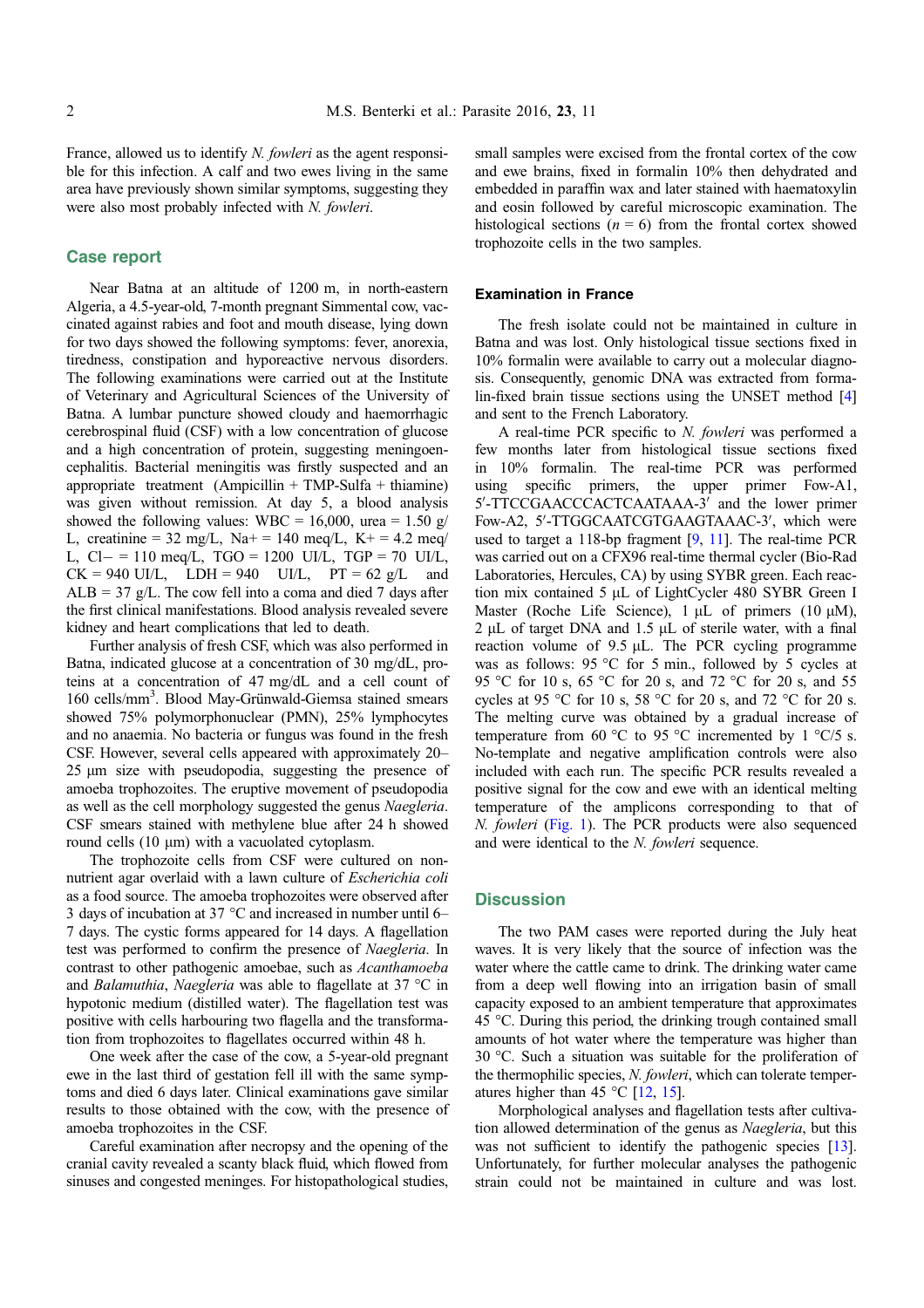<span id="page-2-0"></span>

Figure 1. Specific detection of N. fowleri by real-time PCR. The DNA was extracted from formalin-fixed brain samples which were stored for 17 months. (A) Real-time PCR amplification curves of DNA from cow and ewe samples demonstrating the presence of N. fowleri. (B) The corresponding melting curve profiles which were equivalent to that of N. fowleri. ( $\Delta$ ) cow sample; (o) ewe sample; (x) negative control.

A formalin-fixed tissue section was the only material available for extracting DNA in order to unambiguously identify the pathogenic agent responsible for the meningitis. PCR did not always give satisfactory results because formalin fixation for sample conservation is detrimental to DNA quality [5]. On the other hand, a real-time PCR-based method that we have developed provided diagnostic results from brain samples which were stored for 17 months in 10% formalin (in the absence of phosphate-buffered saline (PBS)). Regrettably, water samples could not be taken from the sites since the site of infection, the water basin, was decontaminated shortly after the discovery of meningitis and the local authorities closed and destroyed the basin and drilling.

No human cases of PAM have been reported in Algeria or the Maghreb. The same is true for animals for which ruminant meningitis was attributable to viral infectious diseases.

Here we report the first cases of PAM in Algeria. These two cases may not be isolated, since other cows and ewes exhibited the same symptoms a few weeks before.

A significant number of meningitis cases are now reported in cattle in various geographic locations worldwide, suggesting that meningitis caused by the genus Naegleria is not so rare in cattle. PAM is certainly underdiagnosed since clinical symptoms are very similar to those of other more commonly known types of meningitis [[15](#page-3-0)]. Therefore, particular attention should be focused on this type of infection. In this case, the circumstances under which the infection appeared were an important indication for establishing the diagnosis. The thermophilic N. fowleri occurs worldwide in soil and aquatic environments, and tends to proliferate in the hot season. Therefore, drastic preventive measures must be taken and stagnant water in warm areas monitored appropriately. Similarly, it is important that clinicians and biologists pay special attention to the direct examination of CSF following meningitis.

Acknowledgements. Special thanks go to Dr. J.M. Nicol, provider of the Vetofocus Practical Veterinary website, for his great interest. We also thank Dr. D. Aouizerate and Dr. A. Chakri for their help.

#### **References**

- 1. Carter RF. 1968. Primary amoebic meningoencephalitis: clinical, pathological and epidemiological features of six fatal cases. Journal of Pathology and Bacteriology, 96, 1–25.
- 2. Daft BM, Visvesvara GS, Read DH, Kinde H, Uzal FA, Manzer MD. 2005. Seasonal meningoencephalitis in Holstein cattle caused by Naegleria fowleri. Journal of Veterinary Diagnostic Investigation, 17, 605–609.
- 3. Fowler M, Carter RF. 1965. Acute pyogenic meningitis probably due to Acanthamoeba sp.: a preliminary report. British Medical Journal, 2, 740–742.
- 4. Hugo ER, Stewart VJ, Gast RJ, Byers TJ. 1992. Purification of amoeba mtDNA using the UNSET procedure. Soldo AT, Lee JJ, Editors. Lawrence, Kansas: Allen Press. p. D–7: 1–2.
- 5. Lehmann U, Kreipe H. 2001. Real-time PCR analysis of DNA and RNA extracted from formalin-fixed and paraffin-embedded biopsies. Methods, 25, 409–418.
- 6. Lozano-Alarcón F, Bradley GA, Houser BS, Visvesvara GS. 1997. Primary amebic meningoencephalitis due to Naegleria fowleri in a South American tapir. Veterinary Pathology, 34, 239–243.
- 7. Martinez AJ, Visvesvara GS. 1997. Free-living, amphizoic and opportunistic amebas. Brain Pathology, 7, 583–598.
- 8. Morales JA, Chaves AJ, Visvesvara GS, Dubey JP. 2006. Naegleria fowleri-associated encephalitis in a cow from Costa Rica. Veterinary Parasitology, 139, 221–223.
- 9. Pélandakis, M.. 2012. Method for specifically detecting and/or quantifying the pathogenic amoeba Naegleria fowleri, specific oligonucleotides and kits containing same. FR Patent 2992974- A1.
- 10. Pimentel L, Dantas AFM, Uzal F, Riet-Correa F. 2012. Meningoencephalitis caused by Naegleria fowleri in cattle of northeast Brazil. Research in Veterinary Science, 93, 811–812.
- 11. Régoudis E, Pélandakis M. 2016. Detection of the free living amoeba Naegleria fowleri by using conventional and real-time PCR based on a single copy DNA sequence. Experimental Parasitology, 161, 35–39.
- 12. Tyndall RL, Ironside KS, Metler PL, Tan EL, Hazen TC, Fliermans CB. 1989. Effects of thermal additions on the density